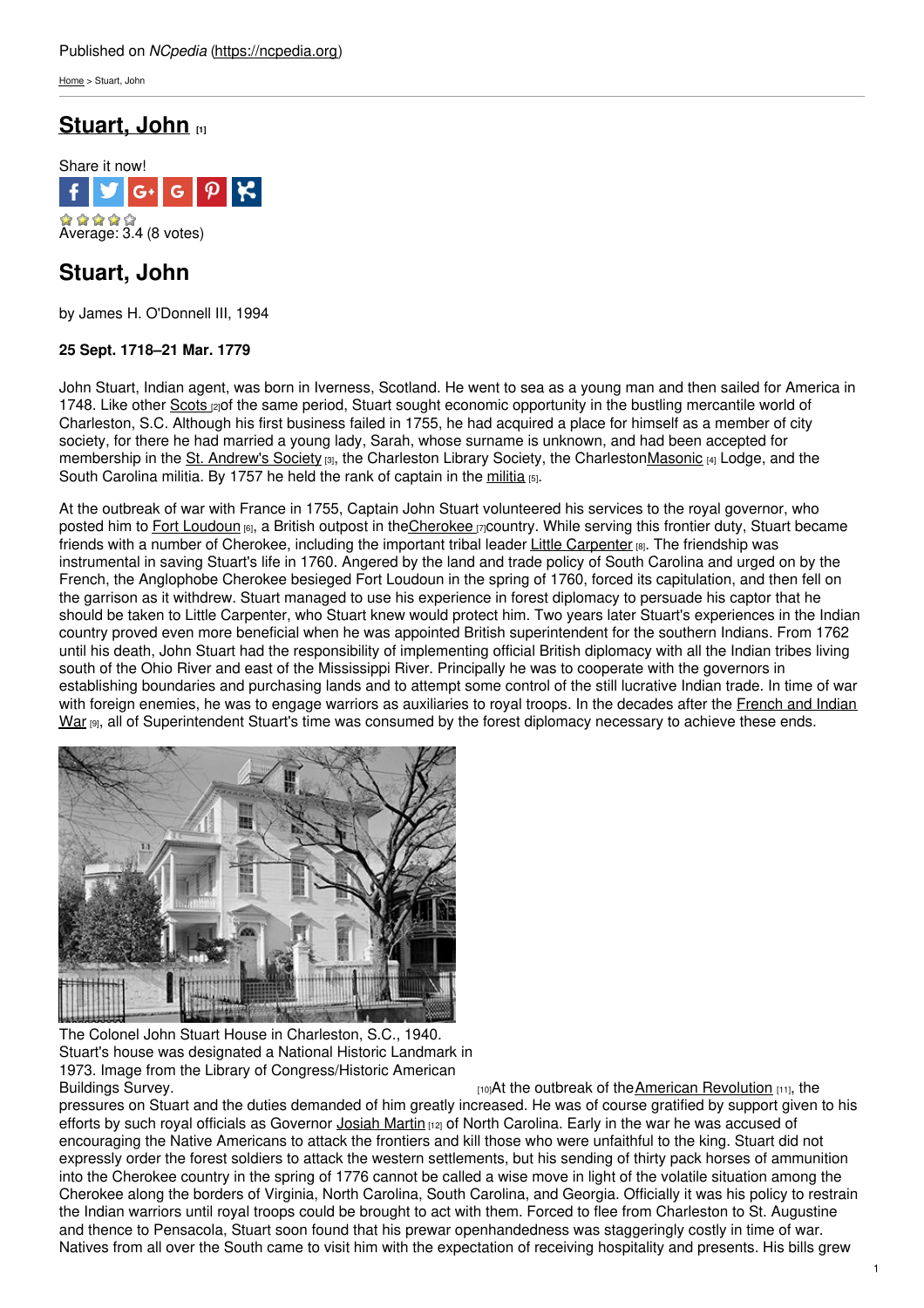so enormous that they were singled out by the opposition in Parliament; shortly before his death there were even those in England who believed that Stuart and his deputies were drawing out enormous sums in advance and profiting, but the evidence does not support those accusations.

Another reason for the criticism aimed at him was his failure to deliver Indian auxiliaries when British troops arrived on the seacoast. Although he conferred with [General](http://www.nottingham.ac.uk/manuscriptsandspecialcollections/collectionsindepth/family/newcastle/biographies/biographyofsirhenryclinton%281730-1795;armygeneral%29.aspx) Henry Clinton [13] off Cape Fear in the spring of 1776, the superintendent made no commitments. When the Cherokee attacked the Carolinas, Virginia, and Georgia in 1776, Stuart really had little to do with either the beginning or the ending of the war. Late in 1776 and early in 1777 he tried to persuade the Cherokee to keep fighting and the Creeks to join them, but both refused to risk another invasion similar to that launched from North Carolina, South Carolina, and Virginia against the Cherokee in 1776. After the success of the Patriots in the Cherokee war of 1776, Stuart would have little luck in persuading forest soldiers to attack the Americans. His diplomacy had to be satisfied with the less dramatic objective of keeping the Indians from being swung over to the American side and thus exposing the British frontier in the Floridas. To the end of his life Stuart remained convinced that his native friends would support royal military actions under the proper circumstances, but the superintendent died without the proper circumstances ever being realized. He was buried in Pensacola, Fla. He and his wife had four children: Sarah Christiana, Christiana, a daughter who died in infancy, and John Joseph.

#### **References:**

John R. Alden, *John Stuart and the [Southern](http://www.jstor.org/stable/1922770) Colonial Frontier*[14] (1944).

David Corkran, *The Cherokee Frontier* (1962) and *The Creek Frontier* (1967).

Robert Ganyard, "Threat from the West: North Carolina and the Cherokee, 1776–1778,"*North Carolina Historical Review* 45 (January 1968).

James H. O'Donnell III, *The Cherokees of North Carolina in the American Revolution*(1976) and *Southern Indians in the American Revolution* (1973).

#### **Additional Resources:**

"Tryon Mountain." N.C. Highway Historical Marker O-77, N.C. Office of Archives & History. [https://www.ncdcr.gov/about/history/division-historical-resources/nc-highway-historical-marker-program/Markers.aspx?](https://www.ncdcr.gov/about/history/division-historical-resources/nc-highway-historical-marker-program/Markers.aspx?sp=Markers&k=Markers&sv=O-77) sp=Markers&k=Markers&sv=O-77 [15] (accessed January 3, 2013).

"Boundary between North Carolina and the Cherokee Nation, 1767."*Revolutionary North Carolina*. LearnNC.org. <http://www.learnnc.org/lp/editions/nchist-revolution/4353> [16] (accessed January 3, 2013).

South Carolina Department of Archives and History. "National Register Properties in South Carolina: Colonel John Stuart House, Charleston County (104-106 Tradd St., Charleston)." <http://www.nationalregister.sc.gov/charleston/S10817710027/index.htm> [17] (accessed January 3, 2013).

Boyd, Mark F. "From a Remote Frontier: Letters and Documents Passing between John Stuart, Superintendent of Indian Affairs, and Captain Harries in Command at Apalache (St. Marks), and General Gage, Their Commander in Chief at New York, September 1764" *The Florida Historical Quarterly* 20. No. 2 (Oct., 1941), 203-209. <http://www.jstor.org/stable/30145339> [18] (accessed January 3, 2013).

"Observations of Superintendent John Stuart and Governor James Grant of East Florida on the Proposed Plan of 1764 for the Future Management of Indian Affairs." *The American Historical Review* 20, No. 4 (Jul., 1915), 815-831. <http://www.jstor.org/stable/1835546> [19] (accessed January 3, 2013).

Letter from John Stuart, Superintendent of Indian Affairs, to the Committee of Intelligence at Charlestown, South-Carolina. [1775-07-18] Stuart, John, Colonel. [S4-V2-p1681] <http://amarch.lib.niu.edu/islandora/object/niu-amarch%3A89806> [20] (accessed January 3, 2013).

Jackson, George B. "John Stuart: Superintendent of Indian Affairs for the Southern District".*Tennessee Historical Magazine* [Series I] 3. No. 3. 1917.

### **Image Credits:**

Greene, C.O. "3. Historic American Buildings Survey, C.O. Greene, Photographer May, 1940 SOUTH ELEVATION. HABS SC,10-CHAR,81-3." Charleston, S.C. Historic American Buildings Survey. May 1940. <http://loc.gov/pictures/resource/hhh.sc0226> [10] (accessed January 3, 2013).

#### **Subjects:**

American Revolution [\(1763-1789\)](https://ncpedia.org/category/subjects/us-revolution) [21] [American](https://ncpedia.org/category/subjects/american-indian) Indians [22] [Biographies](https://ncpedia.org/category/subjects/biography-term) [23] Military [personnel](https://ncpedia.org/category/subjects/soldiers) [24] Public [officials](https://ncpedia.org/category/subjects/public-officials) [25] **Authors:**